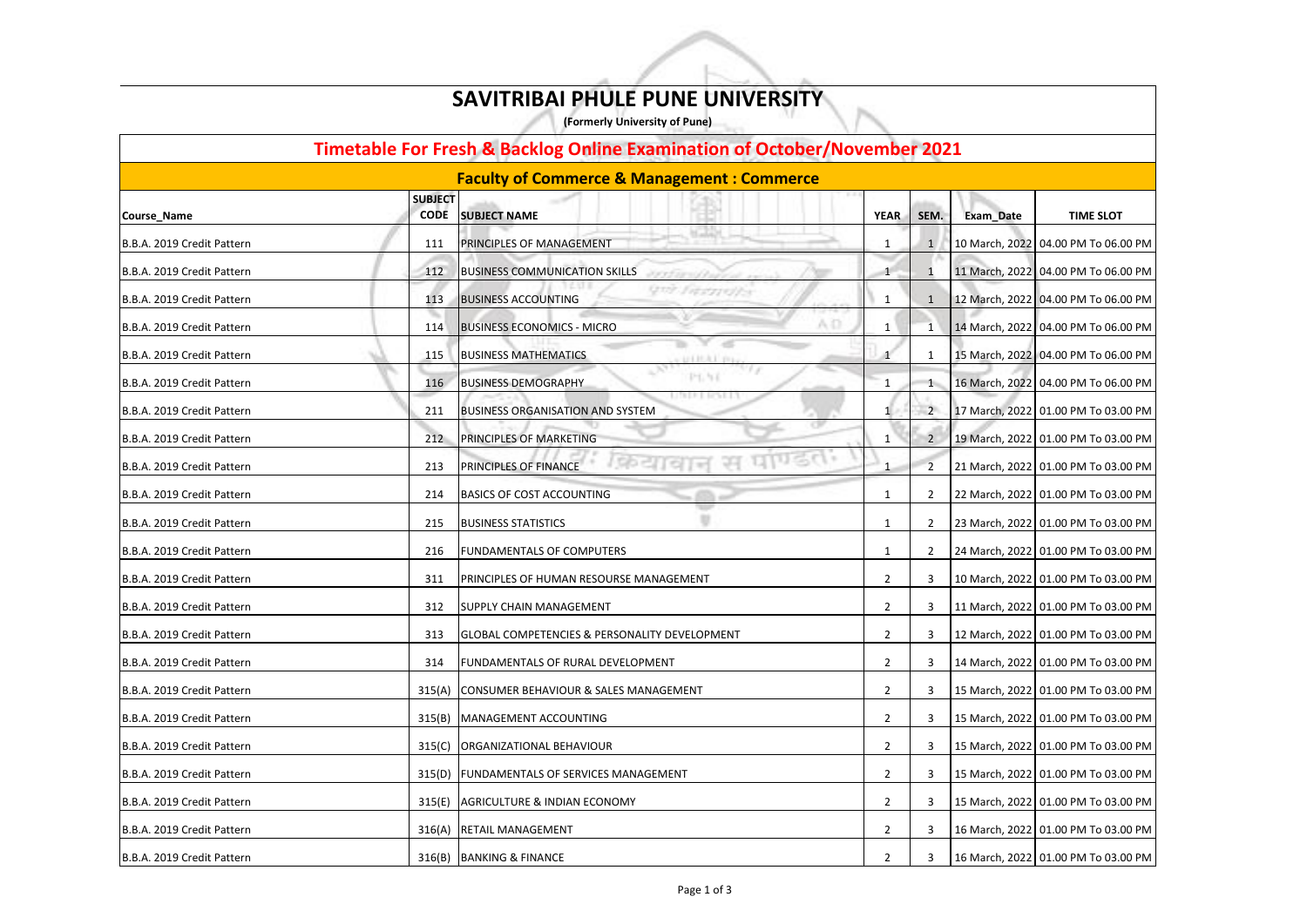| Course_Name                | <b>SUBJECT</b><br><b>CODE</b> | <b>SUBJECT NAME</b>                                             | <b>YEAR</b>    | SEM.                    | Exam_Date | <b>TIME SLOT</b>                    |
|----------------------------|-------------------------------|-----------------------------------------------------------------|----------------|-------------------------|-----------|-------------------------------------|
| B.B.A. 2019 Credit Pattern | 316(C)                        | LEGAL ASPECTS IN HUMAN RESOURCE                                 | 2              | $\overline{\mathbf{3}}$ |           | 16 March, 2022 01.00 PM To 03.00 PM |
| B.B.A. 2019 Credit Pattern | 316(D)                        | <b>PRINCIPLES &amp; FUNCTIONS OF SERVICE MGNT.</b>              | $\overline{2}$ | 3                       |           | 16 March, 2022 01.00 PM To 03.00 PM |
| B.B.A. 2019 Credit Pattern | 316(E)                        | RURAL DEVELOPMENT PRINCIPLES & PRACTICE                         | 2              | 3                       |           | 16 March, 2022 01.00 PM To 03.00 PM |
| B.B.A. 2019 Credit Pattern | 411                           | <b>ENTREPRENEURSHIP &amp; SMALL BUSINESS MANAGEMENT</b>         | 2 <sup>1</sup> | $\overline{4}$          |           | 17 March, 2022 04.00 PM To 06.00 PM |
| B.B.A. 2019 Credit Pattern | 412                           | PRODUCTIONS & OPERATIONS MANAGEMENT                             | $\overline{2}$ | $\overline{4}$          |           | 19 March, 2022 04.00 PM To 06.00 PM |
| B.B.A. 2019 Credit Pattern | 413                           | 45414728 13634)<br><b>DECISION MAKING &amp; RISK MANAGEMENT</b> | $\overline{2}$ | $\overline{4}$          |           | 21 March, 2022 04.00 PM To 06.00 PM |
| B.B.A. 2019 Credit Pattern | 414                           | INTERNATIONAL BUSINESS MANAGEMENT<br><b>IGLAS</b>               | $\overline{2}$ | $\overline{4}$          |           | 22 March, 2022 04.00 PM To 06.00 PM |
| B.B.A. 2019 Credit Pattern |                               | A O<br>415(A) ADVERTISING & PROMOTION MANAGEMENT                | $\overline{2}$ | 4                       |           | 23 March, 2022 04.00 PM To 06.00 PM |
| B.B.A. 2019 Credit Pattern |                               | <b>CARLELLA PIRA</b><br>415(B) BUSINESS TAXATION                |                | 4                       |           | 23 March, 2022 04.00 PM To 06.00 PM |
| B.B.A. 2019 Credit Pattern | 415(C)                        | HUMAN RESOURCE MANAGEMENT FUNCTIONS & PRACTICES                 | $\overline{2}$ | 4                       |           | 23 March, 2022 04.00 PM To 06.00 PM |
| B.B.A. 2019 Credit Pattern | 416(A)                        | <b>DIGITAL MARKETING</b>                                        | $\overline{2}$ | $\overline{4}$          |           | 24 March, 2022 04.00 PM To 06.00 PM |
| B.B.A. 2019 Credit Pattern | 416(B)                        | <b>FINANCIAL SERVICES</b>                                       | 2              |                         |           | 24 March, 2022 04.00 PM To 06.00 PM |
| B.B.A. 2019 Credit Pattern | 416(C)                        | <b>EMPLOYEE RECRUITMENT &amp; RECORD MGNT.</b>                  | $\overline{2}$ | 4                       |           | 24 March, 2022 04.00 PM To 06.00 PM |
| B.B.A. 2019 Credit Pattern | 511                           | <b>RESEARCH METHODOLOGY</b>                                     | 3              | 5                       |           | 25 March, 2022 01.00 PM To 03.00 PM |
| B.B.A. 2019 Credit Pattern |                               | 512   DATABASE ADMINISTRATION & DATA MINING                     | 3              |                         |           | 26 March, 2022 01.00 PM To 03.00 PM |
| B.B.A. 2019 Credit Pattern | 513                           | <b>BUSINESS ETHICS</b>                                          | 3              | 5                       |           | 28 March, 2022 01.00 PM To 03.00 PM |
| B.B.A. 2019 Credit Pattern | 514                           | MANAGEMENT OF CORPORATE SOCIAL RESPONSIBILITY                   | 3              | 5                       |           | 29 March, 2022 01.00 PM To 03.00 PM |
| B.B.A. 2019 Credit Pattern | 515(A)                        | MARKETING ENVIRONMENT ANALYSIS & STRATEGIES                     | 3              | 5                       |           | 30 March, 2022 01.00 PM To 03.00 PM |
| B.B.A. 2019 Credit Pattern | 515(B)                        | ANALYSIS OF FINANCIAL STATEMENTS                                | 3              | 5                       |           | 30 March, 2022 01.00 PM To 03.00 PM |
| B.B.A. 2019 Credit Pattern | 515(C)                        | <b>CROSS CULTURAL HR &amp; INDUSTRIAL RELATIONS</b>             | 3              | 5                       |           | 30 March, 2022 01.00 PM To 03.00 PM |
| B.B.A. 2019 Credit Pattern |                               | 515(D) HEALTH CARE MANAGEMENT                                   | 3              | 5                       |           | 30 March, 2022 01.00 PM To 03.00 PM |
| B.B.A. 2019 Credit Pattern | 515(E)                        | <b>WAREHOUSE MANAGEMENT</b>                                     | 3              | 5                       |           | 30 March, 2022 01.00 PM To 03.00 PM |
| B.B.A. 2019 Credit Pattern | 516(A)                        | LEGAL ASPECTS IN MARKETING MANAGEMENT                           | 3              | 5                       |           | 31 March, 2022 01.00 PM To 03.00 PM |
| B.B.A. 2019 Credit Pattern | 516(B)                        | LEGAL ASPECTS IN FINANCE & SECURITY LAWS                        | 3              | 5                       |           | 31 March, 2022 01.00 PM To 03.00 PM |
| B.B.A. 2019 Credit Pattern | 516(C)                        | CASES IN HUMAN RESOURCE MANAGEMENT                              | 3              | 5                       |           | 31 March, 2022 01.00 PM To 03.00 PM |
| B.B.A. 2019 Credit Pattern | 516(D)                        | PERMISSION & LEGAL ASPECTS IN SERVICES                          | 3              | 5                       |           | 31 March, 2022 01.00 PM To 03.00 PM |
| B.B.A. 2019 Credit Pattern | 516(E)                        | PERMISSION & LEGAL ASPECTS IN AGRICULTURE                       | 3              | 5                       |           | 31 March, 2022 01.00 PM To 03.00 PM |